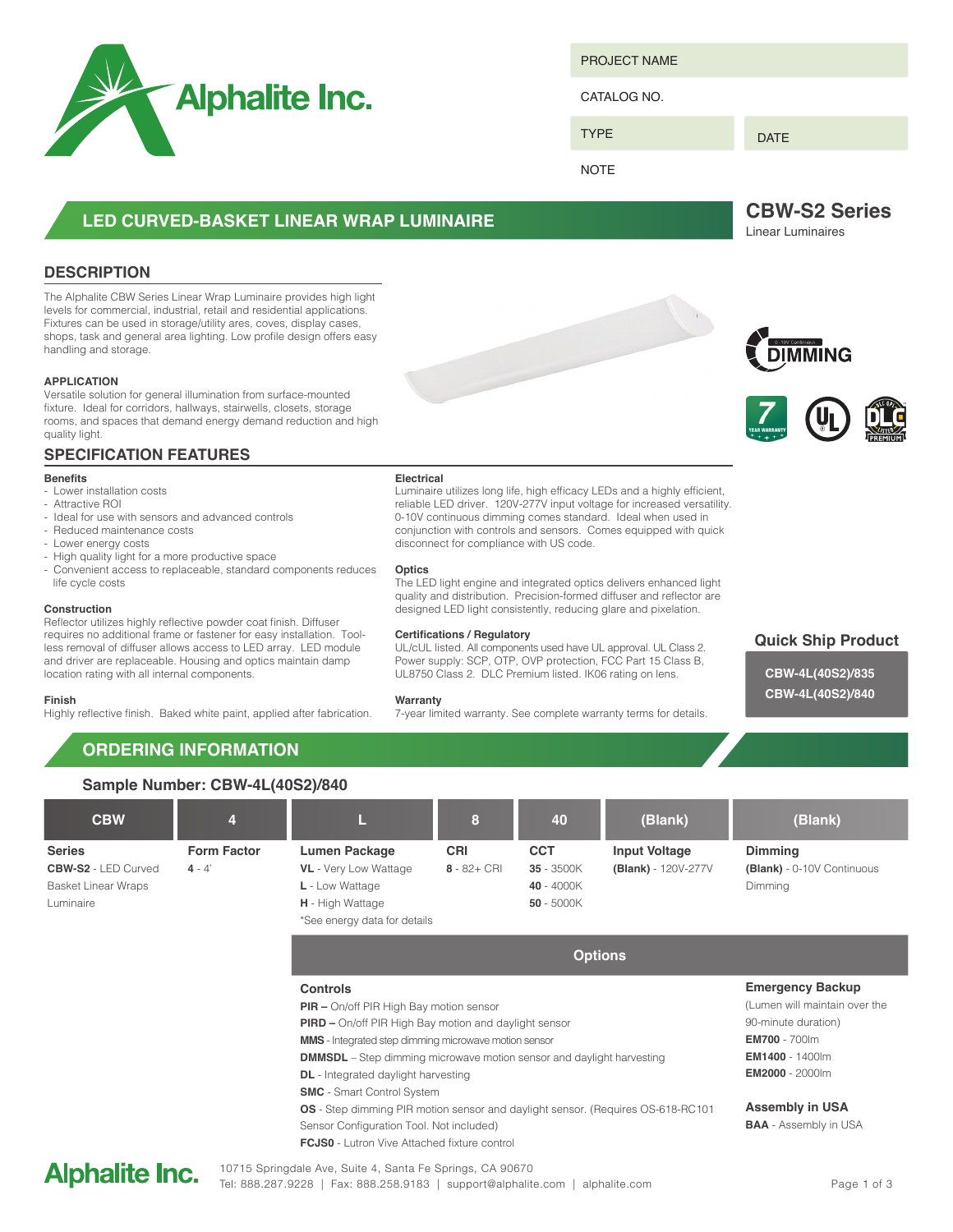# **PERFORMANCE**

| Input Voltage           | 120V-277V                         |  |  |  |  |
|-------------------------|-----------------------------------|--|--|--|--|
| Input Power             | See energy data for details       |  |  |  |  |
| Power Factor            | > 0.95                            |  |  |  |  |
| THD (Max.)              | 20%                               |  |  |  |  |
| Efficacy                | $>130$ LPW                        |  |  |  |  |
| <b>Delivered Lumens</b> | See energy data for details       |  |  |  |  |
| Controls/Dimming        | Full Range 0-10V dimming standard |  |  |  |  |
| Dimming Range           | 0-10V Continuous (10-100%)        |  |  |  |  |
| CRI                     | > 83                              |  |  |  |  |
| CCT                     | 3500K, 4000K, 5000K               |  |  |  |  |
| Operating Temp.         | $-20 \sim +55 C$                  |  |  |  |  |
| <b>Rated Life</b>       | 70,000 hours                      |  |  |  |  |

# **SUMMARY ENERGY PERFORMANCE DATA**

|                | <b>Form</b><br>Factor | Part No.          | Rated<br>Wattage (W) | <b>Tested</b><br>Wattage (W) | <b>Delivered</b><br>Lumens (Im) | <b>Efficacy</b><br>$(\text{Im}/\text{W})$ |
|----------------|-----------------------|-------------------|----------------------|------------------------------|---------------------------------|-------------------------------------------|
| details        |                       |                   |                      |                              |                                 |                                           |
|                |                       | CBW-4VL(22S2)/835 | 22                   | 22                           | 2860                            | 130                                       |
|                |                       | CBW-4VL(22S2)/840 |                      |                              | 2882                            | 131                                       |
|                |                       | CBW-4VL(22S2)/850 |                      |                              | 2904                            | 132                                       |
|                |                       | CBW-4L(40S2)/835  | 40                   | 39                           | 5200                            | 130                                       |
|                |                       | CBW-4L(40S2)/840  |                      |                              | 5240                            | 131                                       |
|                | 4'                    | CBW-4L(40S2)/850  |                      |                              | 5280                            | 132                                       |
|                |                       | CBW-4H(46S2)/835  | 46                   | 46                           | 5980                            | 130                                       |
| details        |                       | CBW-4H(46S2)/840  |                      |                              | 6026                            | 131                                       |
|                |                       | CBW-4H(46S2)/850  |                      |                              | 6072                            | 132                                       |
| iming standard |                       | CBW-4VH(54S2)/835 |                      |                              | 7020                            | 130                                       |
|                |                       | CBW-4VH(54S2)/840 | 54                   | 54                           | 7200                            | 133                                       |
| $-100\%)$      |                       | CBW-4VH(54S2)/850 |                      |                              | 7200                            | 133                                       |

# **PHYSICAL PARAMETERS**

# **DIMENSION**

CBW-4

9.48 lbs